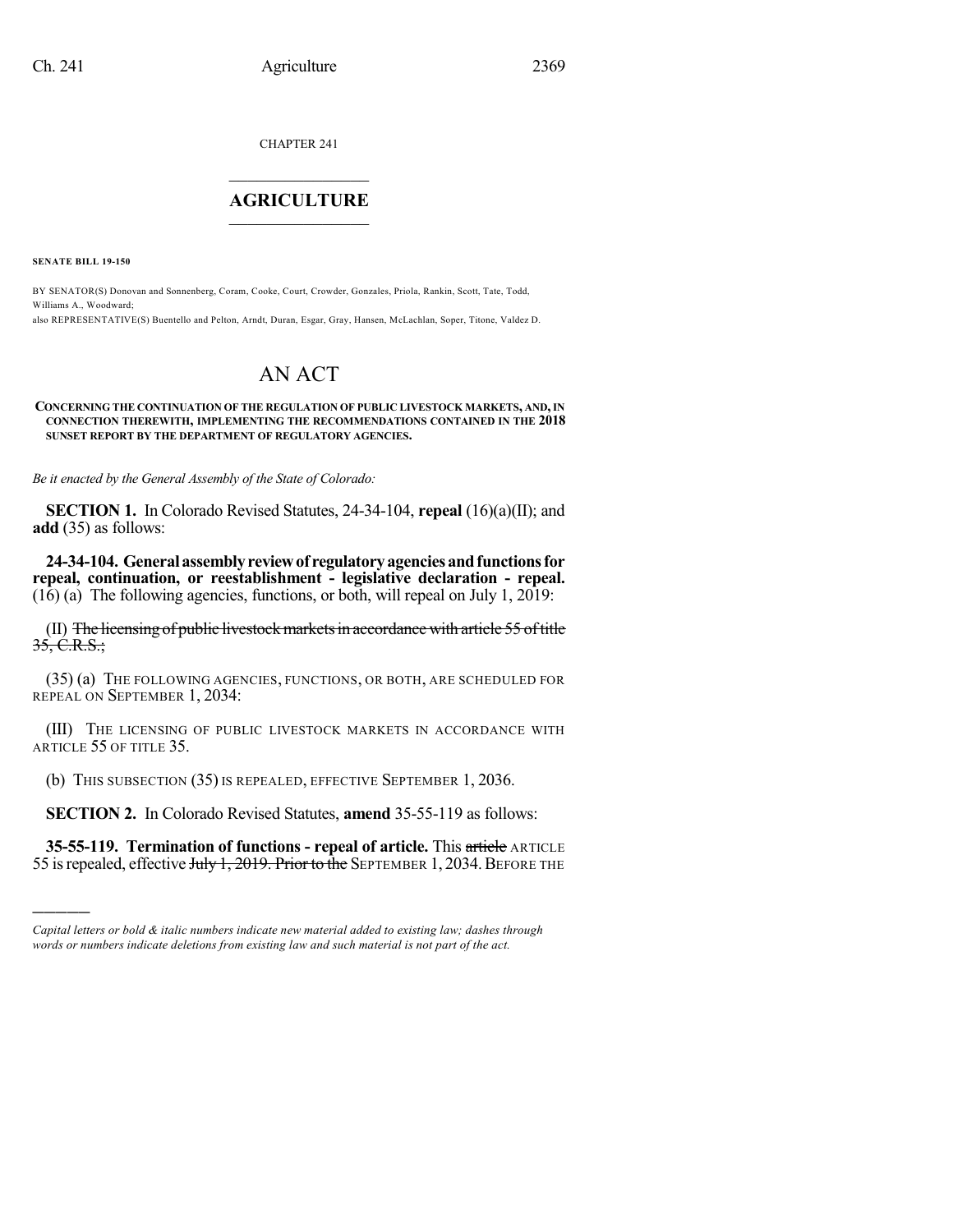#### 2370 Agriculture Ch. 241

repeal, the licensing functions shall be reviewed as provided for in OF PUBLIC LIVESTOCK MARKETS IS SCHEDULED FOR REVIEW IN ACCORDANCE WITH section 24-34-104. C.R.S.

**SECTION 3.** In Colorado Revised Statutes, 35-55-102, **amend** (1) introductory portion and (1)(b); and **repeal** (1)(f) as follows:

**35-55-102. License requirements.** (1) Any person, partnership, or corporation may procure a license to establish and operate, for a term of one year, a public livestock market within the state of Colorado by making written application to the state board of stock inspection commissioners. which THE application shall MUST provide the following:

(b) PROOF OF financial responsibility of the applicant in the form  $of a$  statement of all assets and liabilities AND AMOUNT REQUIRED BY THE STATE BOARD OF STOCK INSPECTION COMMISSIONERS IN ACCORDANCE WITH SECTION 35-55-104 OR AS SET FORTH IN THE FEDERAL "PACKERS AND STOCKYARDS ACT,1921",7U.S.C. SEC.181 ET SEQ., AS AMENDED;

(f) Proof of the financial stability, business integrity, and fiduciary responsibility of the applicant.

**SECTION 4.** In Colorado Revised Statutes, 35-55-102, **amend** (3) as follows:

**35-55-102. License requirements.** (3) Before an application for license is approved TO QUALIFY FOR A LICENSE, the applicant shall MUST prove ownership OF or control by lease of not less than six thousand square feet of holding pens including ample sorting and handling alleys, not less than ten feet wide with at least three gates in each alley that will fasten across the alley; ample pens and sheds for holding and handling sheep and hogs; and at least two adequate-sized pens with connecting alley and usable chute for use by state and federal livestock sanitary inspectors A FACILITY THAT IS ADEQUATE AS DETERMINED BY AN AUTHORIZED BRAND INSPECTOR TO HOLD, HANDLE, SORT, AND INSPECT LIVESTOCK.

**SECTION 5.** In Colorado Revised Statutes, 35-55-107, **amend** (1) introductory portion and  $(1)(d)$  as follows:

**35-55-107. Discipline of licensees.** (1) Any violation of the provisions of this article ARTICLE 55 or of any rule adopted and published by the state board of stock inspection commissioners shall be IS deemed sufficient cause for the state board of stock inspection commissioners to revoke or suspend the license of the offending operator of such THE public livestock market or to place on probation such THE licensee, and the following shall also be ARE specific grounds for the imposition of any of the disciplinary actions specified in this introductory portion:

(d) If the state board of stock inspection commissioners finds that the licensee has failed or refused to practice measures of sanitation and inspection as are required by this article or by rule or regulation of the state board of stock inspection commissioners made pursuant thereto REQUIRED BY LAW concerning premises or vehicles used for the stabling, yarding, housing, holding, ortransporting of animals in the operation of his THE LICENSEE's public livestock market;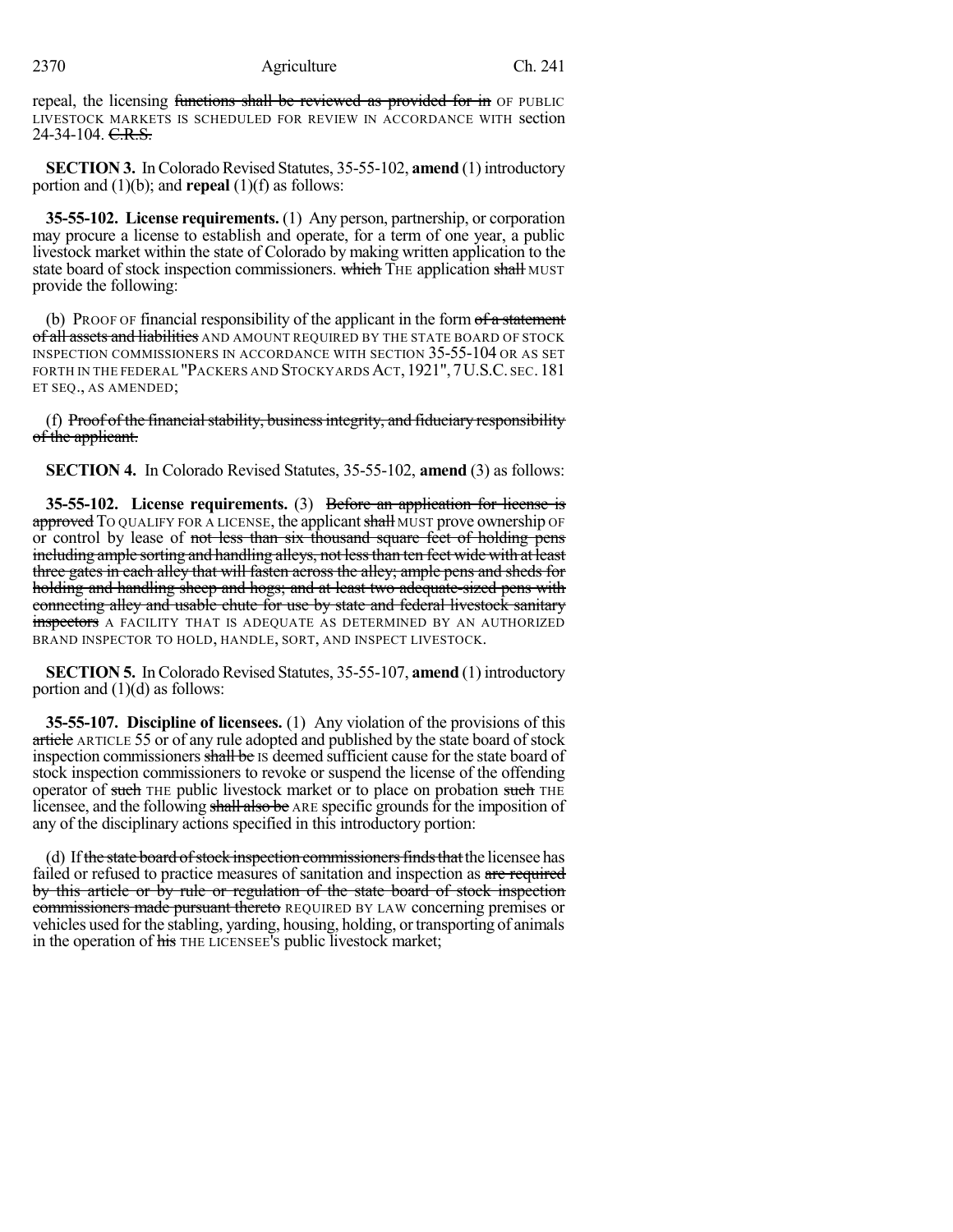### **SECTION 6.** In Colorado Revised Statutes, **amend** 35-55-109 as follows:

**35-55-109. Sanitary conditions.** Every public livestock market shall be maintained in a sanitary condition. and cleaned and disinfected under the supervision of a veterinarian authorized by the state board of stock inspection commissioners when necessary.

**SECTION 7.** In Colorado Revised Statutes, 35-55-113, **amend** (1), (2)(a), (3), and (5) as follows:

**35-55-113. Veterinary inspection - rules.** (1) (a) AN ACCREDITED AND LICENSED VETERINARIAN SHALL INSPECT all livestock consigned and delivered on the premises of any licensed public livestock market before being THE LIVESTOCK ARE offered for sale. shall be inspected by an authorized veterinarian of the department of agriculture. The veterinarian shall examine INSPECT or test, as indicated or required, animals consigned to the public livestock market for the purpose of determining their condition of health and freedom from infectious or contagious animal diseases. If, in the opinion of the examining INSPECTING veterinarian, said THE animals are free of symptoms CLINICAL SIGNS of infectious or contagious disease and have not, to the best of his THE VETERINARIAN'S knowledge, been exposed to any infectious or contagious diseases, he THE VETERINARIAN shall issue a health SIGNED certificate signed by him, OF VETERINARY INSPECTION to any purchaser who so requests. Said health THE VETERINARIAN SHALL DELIVER THE certificate shall be delivered OF VETERINARY INSPECTION to the purchaser at the time of rendering the account of sale or bill of sale.

(b) In addition to the requirements of this subsection (1) for all interstate movements, livestock must meet federal interstate and state of destination requirements. THE VETERINARIAN AND THE PUBLIC LIVESTOCK MARKET SHALL IMMEDIATELY ISOLATE AND HOLD all animals found to be affected with any recognized infectious or contagious diseases shall be immediately isolated, quarantined, and held in conformity with the health requirements of Colorado law and the rules and regulations of the department of agriculture. All fees or taxes for veterinary services, prior to the sale of the livestock, shall be paid by The operator of the public livestock market All livestock intended for interstate shipment, on which shall pay all fees or taxes for veterinary services. The buyer or THE PERSON WHO INTENDS TO SHIP THROUGH INTERSTATE COMMERCE SHALL PAY THE EXPENSES FOR INSPECTIONS OR TESTS THAT ARE REQUIRED BY the United States department of agriculture requires specific inspections or tests AND that can only be made by an approved and licensed veterinarian. shall be made at the expense of the buyer or the party who intends to move them interstate.

(2) (a) Swine may be moved from a public livestock market if, upon inspection, the swine are found free from symptoms CLINICAL SIGNS of cholera or other contagious, infectious, or communicable diseases and in a thriving condition OF HEALTH.

(3) Feeding swine and breeding swine  $g\ddot{\text{O}}$  That are being moved from a market to a farm shall MUST be identified by an approved ear tag, individual tattoo, or ear notch AS EACH IS REQUIRED BY  $9$  CFR 71.19. Sows and boars going THAT ARE BEING SENT to slaughter shall MUST be identified in accordance with the market